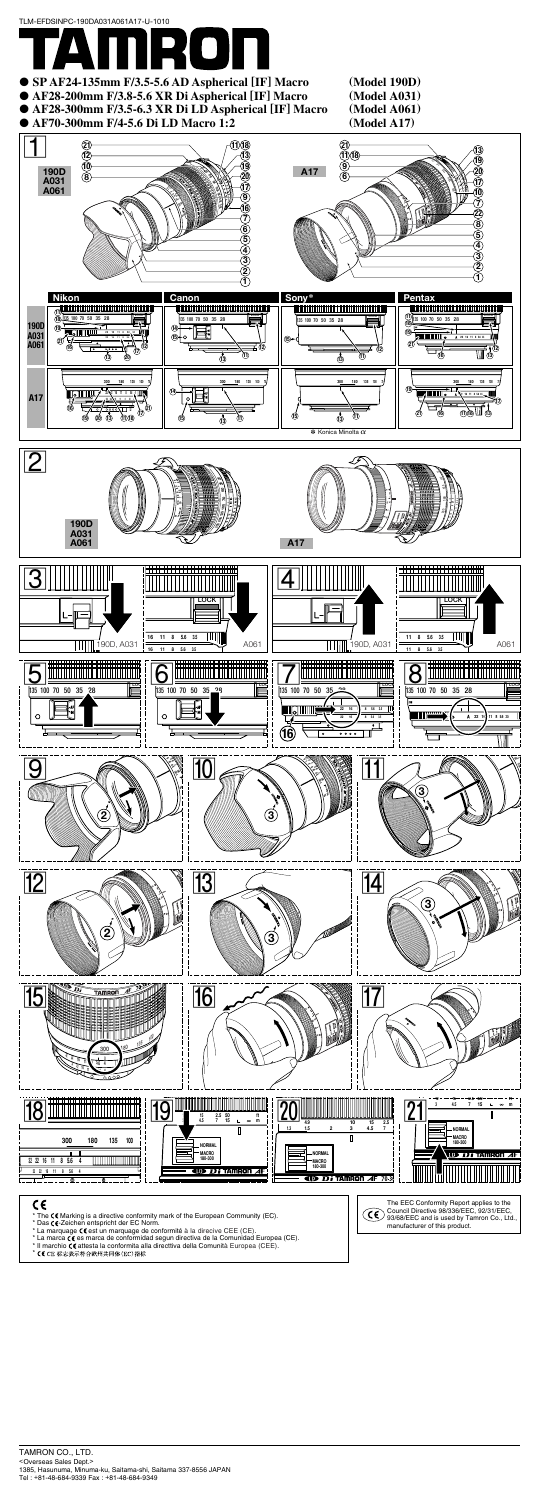# **ENGLISH**

Thank you for purchasing the Tamron lens as the latest addition to your photographic equipment. Before using your new lens, please read the contents of this Owner's Manual thoroughly to familiarize yourself with your lens and the proper techniques for creating the highest quality images possible.With proper handling and care, your Tamron lens will give you many years of photographing beautiful and exciting pictures.

#### **Explains precautions that help to prevent problems.**

 $\blacksquare$ Explains things you should know in addition to basic operations.

#### **NOMENCLATURE (Refer to Fig. 1), if not specified)**

1 Lens hood 2 Hood attaching alignment mark 3 Hood attaching indicator  $\overline{4}$  Filter ring  $\overline{6}$  Hood attaching bayonet ring 6 Distance index 7 Distance scale 8 Focusing ring 9 Zooming ring 0 Focal length scale  $0$  Zoom index mark <sup>(2)</sup> Zoom lock switch (190D, A031, A061: Figs. 3 & 4) <sup>(3)</sup> Lens mount/Lens mount contacts (Nikon)  $\overline{49}$  AF-MF switch (Canon Fig. 5 & 6) **15 Lens attachment mark 6** AE (minimum aperture) lock  $\overline{v}$  Aperture scale 18 Aperture Index <sup>(9)</sup> F-number index mark for long focal lengths (Nikon, Pentax)  $\omega$  F-number scale for finder display (Nikon) **20 Aperture ring** 22 Macro selector switch

#### **SPECIFICATIONS**

|                                    | 190D                    | A031                                      | A061               | A17                              |  |
|------------------------------------|-------------------------|-------------------------------------------|--------------------|----------------------------------|--|
| Focal Length                       | 24-135 mm               | 28-200 mm                                 | 28-300 mm          | 70-300 mm                        |  |
| Maximum Aperture                   | $F/3.5 - 5.6$           | $F/3.8 - 5.6$                             | $F/3.5 - 6.3$      | $F/4 - 5.6$                      |  |
| Angle of View                      | $84^{\circ}4'$ - 18°12' | 75°23' - 12°21'                           | $75°23' - 8°15'$   | $34^{\circ}21'$ - $8^{\circ}15'$ |  |
| <b>Lens Construction</b>           | 10/14                   | 14/15                                     | 13/15              | 9/13                             |  |
| Minimum Focusing Distance          | 0.4 m (throughout       | 0.49 m (throughout)<br>0.49 m (throughout |                    | $1.5$ m $(0.95m)$                |  |
|                                    | the range)              | the range)                                | the range)         | at Macro)                        |  |
| <b>Maximum Magnification Ratio</b> | 1:3.3 (at 135mm)        | 1:4 (at 200mm)                            | $1:2.9$ (at 300mm) | 1:3.9 (1:2 at Macro)             |  |
| Filter Size Ø                      | 72 mm                   | $62 \text{ mm}$                           | $62 \text{ mm}$    | 62 mm                            |  |
| Length                             | 80.6 mm                 | 75.2 mm                                   | 83.7 mm            | 116.5 mm                         |  |
| Diameter Ø                         | 78.5 mm                 | 71 mm                                     | 76.6 mm<br>73 mm   |                                  |  |
| Weight                             | 530 g                   | 354 <sub>q</sub>                          | 420 <sub>a</sub>   | 435 <sub>q</sub>                 |  |
| lens Hood                          | D6FH                    | AD06                                      | AD06               | <b>DA17</b>                      |  |

#### **Lengths and weights listed in lens specifications are for lenses with Nikon mounts. Features and cosmetic designs of lenses listed in this owner's manual may be revised without notice.**

#### **ATTACHING AND REMOVING THE LENS (190D, A031, A061, A17)**

#### **How to mount the lens**

Removing the rear cap of the lens. Align the Lens attachment mark  $\circledB$  on the lens barrel with its counterpart on the camera mount and insert the lens.

Rotate the lens clockwise until it click-locks. For Nikon and Pentax models, align the lens attachment mark on the camera and the zoom index  $\textcircled{1}$  on the lens to attach the lens. For Nikon models, align the lens attachment mark with the dot on the camera and rotate the lens counter-clockwise until it click-locks.

#### **How to detach the lens**

Pressing the lens release button on the camera down, turn the lens counter-clockwise (in case of Nikon lens, clockwise), and lift the lens off the camera's lens mount.

For further details, please read the instruction manual of your camera.

Switch the focusing mode switch of the camera to Auto focusing mode (AF) in case of Nikon, Sony or Pentax. In case of a Canon camera, switch the AF/MF switch  $\Phi$  on the lens to AF. (Fig. 5). Press the shutter button lightly while viewing through the camera's viewfinder, the lens focuses automatically. An in-focus mark will light when lens focuses on the main subject sharply. Press the shutter button further to photograph. **FOCUSING (Autofocus) (Ref. Figs.** 1 **&** 2**) (190D, A031, A061, A17)**

- ж  **When set on AF mode, interfering with focusing ring** 8 **may cause serious damage to the lens mechanism.**
- ◢ **For further details, please read the instruction manual of your camera.**

# Switch the focusing mode switch of the camera to manual focusing mode (MF) in case of Nikon, Sony or Pentax. In case of a Canon camera, switch the AF/MF switch  $@$  on **FOCUSING (Manual Focus) (Ref. Figs.** 1**,** 2 **&** 6**) (190D, A031, A061, A17)**

the lens to MF. (Fig.  $[6]$ ) Focus manually rotating the focusing ring while viewing through the camera's viewfinder. The main subject in the viewfinder will be sharp when the lens is focused correctly.

- **Even in the MF mode, turning focusing ring 8 while pressing the shutter button halfway the** ◢ focus aid function lamp lights up when the picture is in focus.
- At infinity, make sure the image in the viewfinder appears sharp. The infinity position on 190D, A031, A061, A17 is made with certain allowances to insure proper focus under a variety of conditions.
- For further details, please read the instruction manual of your camera.

#### **ZOOMING (Ref. Fig.** 1 **&** 2**) (190D, A031, A061, A17)**

Rotate zooming ring  $\circledcirc$  of the lens while viewing through the camera's viewfinder and compose your image at the chosen focal length.

#### **ZOOM LOCK SWITCH (Ref. Figs.** 3 **&** 4**) (190D, A031, A061)**

Models A031, A061 and 190D are equipped with a zoom lock switch mechanisms which prevent lens barrels from extendting toward long focal length by their own weight while hanged from shoulders. Activated the switches at 28mm setting (24-mm position for Model 190D) to stop the lens barrels from rotating and extending.

#### ■ How to activate the zoom lock switch mechanism

- 1) Locking: Set the lens to the 28-mm position (24-mm position for Model 190D). Move the switch  $@$  toward the camera, until the index lines align with each other. The lens barrel is now locked in position and does not rotate or extend by its own weight.
- 2) Releasing: Push the switch away from your camera. The lens barrel is now free to rotated and extend for zooming.
- The zoom lock switch  $@$  can not be activated unless the lens is set to the 28-mm
- **position (24-mm position for Model 190D). Do not force the lock switch or try to rotate the lens barrel while locked. The lens can be used at 28-mm setting ( 24-mm position for Model 190D) for picture** 
	- **taking even when locked by the switch. The zoom lock mechanism is made to prevent the lens barrel from extending while**
	- **carried around on shoulder. When not locked the zoom lens may change its focal length during a long exposure if while used in a low or high angle position.**

#### **LENS APERTURE AND AE MODE (Ref. Figs.** 1**,** 7 **&** 8**) (190D, A031, A061, A17)**

#### **Setting lens f-numbers with Canon & Sony cameras**

Set the f-number with aperture setting device of the camera body in accordance with the selected photographing mode.

**For further details, please red the instruction manual of your camera.** 

#### **Setting lens f-numbers with Nikon & Pentax cameras**

Photographing in a programmed-AE or a shotter-speed-priority-AE mode. Rotate the lens aperture ring  $(D)$  to the minimum aperture setting position, in case of a Nikon camera, and set on the "A" position in case of a Pentax camera. The aperture ring will be locked in position automatically. When shooting in an aperture-priority-AE or manual-exposure mode, release the lens aperture ring lock botton.

 **The lens aperture varies with zooming movement. Cameras read the difference lens openings and automatically adjust the exposure properly. For futher details, please read the instruction manual of your camera. If your camera is a Nikon F401 or F50, you can set the aperture to any desired f-number, leaving the aperture ring at the minimum opeening positon.**

#### **LENS HOOD (Ref. Figs. 1, 9 to 11)** (190D, A031,A061)

A bayonet-type lens hood is provided as standard equipment. We recommend shooting with the hood attached whenever possible as the lens hood eliminates stray light which is harmful to the picture. However, please be aware of the precautions written below when your camera is equipped with a built-in flash.

#### ■ Attaching the Lens Hood (Ref. Figs. **9** & **10**)

Align Hood attaching alignment mark  $\overline{2}$  on the hood with the corresponding index mark 5 or the top of the index line of the distance scale) on the lens. Press the hood lightly onto the hood attaching bayonet ring (Fig.  $\boxed{9}$ ) and then rotate it clockwise to secure (Fig.  $\Box$ ). The lens hood will be securely held as the mark "TAMRON  $\bigcirc$ " comes to the top (Fig. 0). When attaching the lens hood, hold the focusing and zoom control rings so that they are not rotated unintentionally.

- **Pay particular attention to align the hood attaching indexes when using zoom lenses including wide-angle (e.i. 35 mm or wider) settings.**
- **Improper attachment of a hood for wide-angle zoom lens may cause large shadowed areas in your pictures.**

#### ■ Stowing lens hood on the lens (Ref. Fig.  $11$ )

- 1) Reverse the lens hood. Point the lens toward to opening, then align the hood
- attachment mark on the lens with the (TAMRON  $\dot{\circ}$ ) alignment on the hood  $\circled3$ .
- 2) Turn the hood clockwise until it alignment mark  $\left(\bullet\right)$  is at the top to set it. (Fig.  $\left[\frac{11}{2}\right]$ )

#### **LENS HOOD (Ref. Figs.**  $\mathbb{1}$ **,**  $\mathbb{2}$  **to**  $\mathbb{1}$ **)** (A17)

**When attaching and detaching the lens hood for the A17, be sure to set your camera or lens to MF mode. The hood attaching bayonet ring** 5 **turns as the focusing ring** 8 **turns. Trying to attach the lens hood when the camera or lens is set in the AF mode forces the focusing ring** 8 **to turn and will damage the camera or lens.**

#### **E** Attaching the Lens Hood (Ref. Figs.  $\overline{12}$  &  $\overline{13}$ )

- 1) For Nikon, Sony and Pentax cameras, set the camera to the MF mode. For Canon cameras, set the  $AF-MF$  switch  $\Phi$  on the lens to the MF position.
- 2) Align Hood attaching alignment mark  $@$  on the hood with the corresponding index mark  $\circledS$  or the top of the index line of the distance scale) on the lens. Press the hood lightly onto the hood attaching bayonet ring (Fig.  $\mathbb{Z}$ ) and then rotate it clockwise to secure (Fig.  $\mathbb{Z}$ ). The lens hood will be securely held as the mark "TAMRON  $\bigcirc$ " comes to the top (Fig. 13). When attaching the lens hood, hold the focusing and zoom control rings so that they are not rotated unintentionally.

#### $\blacksquare$  Detaching the lens hood

- 1) For Nikon, Sony and Pentax cameras, set the camera to the MF mode. For Canon cameras, set the AF-MF switch  $\Phi$  on the lens to the MF position.
- 2) Secure the focusing ring  $\circledast$  from moving while turning the lens hood  $\circled{1}$  counter-clock wise until the hood is released from the lens.

#### Storing the lens hood (Ref. Fig.  $\mathbb{I}$ )

The lens hood can be reverse-mounted for easy storage.

- 1) For Nikon, Sony and Pentax cameras, set the camera to the MF mode. For Canon cameras, set the AF-MF switch  $@$  to the MF position
- 2) Reverse the lens hood. Point the lens toward to opening, then align the hood  $\circledS$  on the lens with the (TAMRON  $\bigcirc$ ) alignment on the hood  $\textcircled{3}.$
- 3) Turn the hood clockwise until it alignment mark  $\left(\bullet\right)$  is at the top to set it. (Fig.  $\left[\frac{1}{4}\right)$ )

#### **Detaching the stored lens hood (Ref. Figs.**  $\overline{15}$  **to**  $\overline{17}$ **)**

- 1) For Nikon, Sony and Pentax cameras, set the camera to the MF mode. For Canon cameras, set the AF-MF switch 14 to the MF position.
- 2) Set the zoom index mark  $10$  at 300mm on the zooming ring  $9$ .
- 3) Hold the extended portion of the focusing ring 8 to secure from moving while turning the hood  $\odot$  counter-clock wise until the hood is released.

# **MACRO SWITCHOVER MECHANISM (Ref. Figs. 1, 18 to 21) (A17)**

The Model A17 allows macro photography by operating the macro selector switch.

#### **SWITCHING TO MACRO PHOTOGRAPHY**

First, turn the zoom ring to align the zoom between 180 and 300 mm. Next, slide the macro selector switch  $\mathcal D$  from the Normal to the Macro position. The lens is now switched to the macro photography mode.

- **The macro selector switch**  $\oslash$  **cannot be operated unless the zooming ring**  $\oslash$  **is between 180 mm, and 300 mm. Always make sure to align the zoom ring between 180 mm and 300 mm before operating the macro selector switch. When in the macro photography mode, the zoom ring can only be rotated over the** 
	- **range of 180 mm to 300 mm.**
	- **When in the macro photography mode, the focus ring rotates continously from infinith to the minimum focus distance of 0.95 m.**
- **The maximum magnification ratio in the macro photography mode is 1:2 (f=300 mm, 0.95 m).**
- **CANCELLATION OF MACRO PHOTOGRAPHY**

First check that the focusing ring  $\circledR$  is aligned to 1.5 m or farther (1.5 -  $\infty$ ). Next, slide the macro selector switch  $\mathcal D$  from the Macro position to the Normal position. The macro photography mode is now canceled.

**• The macro selector switch**  $\mathcal{D}$  **cannot be operated unless the focusing ring**  $\mathcal{D}$  **is set to a distance between 1.5 m abd infinity (**∞**). Always make sure to set the focus ring between 1.5 m and infinity (**∞**) before operating the macro selecor switch. The focus ring can only be turned between infinity (**∞**) and 1.5 m when the macro selector switch is set to the Normal position (when macro photography canceied). It cannot be turned to a distance closer than 1.5 m.**

#### **PRECAUTIONS IN SHOOTING**

- The optical design for Di takes into consideration the various features of digital single reflex cameras. However, due to the configuration of the digital single reflex cameras, even when the autofocus accuracy is within specifi-cations, the focal point may be a little forward or behind the optimum point when shooting with auto focus under some conditions.
- The Tamron lenses described here employ an internal focusing (IF) system. Because of the characteristics of this optical design, the angles of view at distances other than infinity are wider than that of the lenses applying an ordinary focusing system.
- When the built-in flash on the camera is used, adverse photographic phenomena such as corner illumination fall-off or vignetting at the bottom part of the image may be observed, especially in wide angle ranges. This is due to the inherent limitation of the coverage of the built-in flash, and/or the relative position of the flash to the edge of the lens barrel which causes shadows on the image. It is strongly recommended to use a suitable separate flash unit provided by the camera manufacturer for all flash photography. For further details, please read the "built-in flash" article on the instruction manual of your camera.
- When using a special filter suen as a PL filter on the 190D use low profile filters. The thick rim of a normal filter may cause vignetting.
- When set on AF mode, interfering with focusing ring may cause serious damage to the lens mechanism.
- Certain camera models may indicate the maximum and minimum aperture values of the lens inapproximate numbers. This is inherent to the design of the camera and not an indication of an error.
- Please be aware that there is no infrared index line on any models listed on this owner's manual, and therefore, practically, no black-and- white infrared film can be used with these lenses.

## **TO ENSURE LONG-TERM SATISFACTION**

- Avoid touching the glass element surface. Use a photographic lens cloth or blower to remove dust from the lens element surface. When not using the lens, always place a lens cap on it for protection.
- Use a lens cleaning tissue or lint cloth with a drop of cleaning solution to remove fingerprints or dirt on the glass lens surface with a rotary motion from the center to the edge.
- Use a silicon cloth to clean your lens barrel only.
- Mildew is an enemy of your lens. Clean the lens after shooting near water or in any humid place. Store your lens in a clean, cool and dry place.When storing the lens in an lens case, store it with commercially available drying agent such as silicagel, and change the agent occasionally. If you find mildew on your lens, consult an authorized repair shop or nearby photo-graphic store.
- Do not touch the lens-camera interface contacts since dust, dirt and/or stains may cause a contact failure between the lens and camera.
- When using your equipment [camera(s) and lens(es)] in an environment where the temperature changes from one extreme to the other, make sure to put your equipment temporarily in a case or a plastic bag for a length of time in order for the equipment to go through a gradual temperature shift. This will reduce potential equipment trouble.